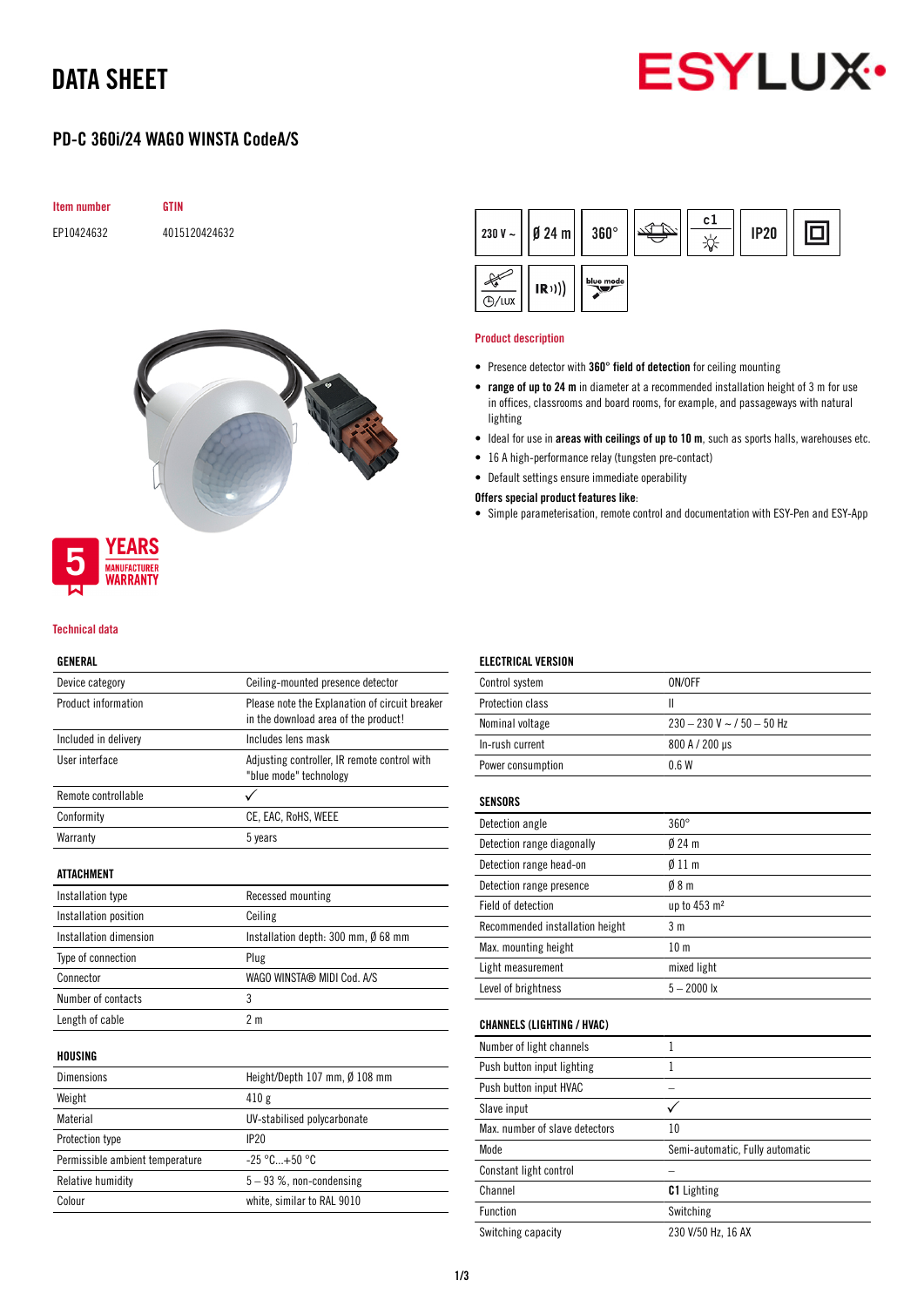# DATA SHEET



## PD-C 360i/24 WAGO WINSTA CodeA/S

| <b>Item number</b>                               | <b>GTIN</b>                              |                    |                                     |                                                                                                      |                        |               |  |
|--------------------------------------------------|------------------------------------------|--------------------|-------------------------------------|------------------------------------------------------------------------------------------------------|------------------------|---------------|--|
| EP10424632                                       | 4015120424632                            |                    |                                     |                                                                                                      |                        |               |  |
| 2300 W/10 A (cos phi = 1)                        |                                          |                    | Push button input                   |                                                                                                      |                        |               |  |
|                                                  | 1150 VA/5 A (cos phi = $0,5$ )           |                    |                                     | Impulse mode                                                                                         |                        |               |  |
| Switch contact                                   | 600 W LED<br>make contact / non-floating |                    |                                     | Switch-off delay time<br>60 s30 min (adjustable in steps)                                            |                        |               |  |
|                                                  |                                          |                    |                                     |                                                                                                      |                        |               |  |
| <b>Factory settings</b>                          |                                          |                    |                                     |                                                                                                      |                        |               |  |
| <b>GENERAL</b>                                   |                                          |                    |                                     | Operating mode                                                                                       | fully automatic        |               |  |
| Sensitivity                                      |                                          | 100 %              |                                     | Level of brightness/switching threshold                                                              | 500 lx                 |               |  |
|                                                  |                                          |                    |                                     | Switch-off delay time                                                                                | $5 \text{ min}$        |               |  |
| <b>CHANNELS (LIGHTING / HVAC)</b>                |                                          |                    |                                     |                                                                                                      |                        |               |  |
| Channel                                          |                                          | <b>C1</b> Lighting |                                     |                                                                                                      |                        |               |  |
| <b>Accessories</b><br><b>Product designation</b> |                                          | Item number        | <b>Product description</b>          |                                                                                                      |                        | GTIN          |  |
|                                                  |                                          |                    |                                     |                                                                                                      |                        |               |  |
| Cover                                            |                                          |                    |                                     |                                                                                                      |                        |               |  |
| <b>COMPACT COVER SET 8 SR</b>                    |                                          | EP10425936         | similar to RAL 9006                 | Cover set for COMPACT series, 8 m, consists of cover and design ring, stainless steel appearance,    |                        | 4015120425936 |  |
| COMPACT COVER SET 24/32 BK                       |                                          | EP00007491         |                                     | Cover set for COMPACT series, 24 m/32 m, consists of cover and design ring, black                    |                        | 4015120007491 |  |
| Protection                                       |                                          |                    |                                     |                                                                                                      |                        |               |  |
| <b>BASKET GUARD ROUND SMALL</b>                  |                                          | EM10425615         |                                     | Basket guard for presence and motion detectors and smoke detectors, $\emptyset$ 165 mm, height 70 mm |                        | 4015120425615 |  |
| <b>BASKET GUARD ROUND LARGE</b>                  |                                          | EM10425608         |                                     | Basket guard for presence and motion detectors and smoke detectors, Ø 180 mm, height 90 mm           |                        | 4015120425608 |  |
| <b>Remote control</b>                            |                                          |                    |                                     |                                                                                                      |                        |               |  |
| ESY-Pen                                          |                                          | EP10425356         | measurement, (4) project management | ESY-Pen and ESY-App, two tools for every task: (1) Parameterisation, (2) remote control, (3) light   |                        | 4015120425356 |  |
| REMOTE CONTROL MDi/PDi                           |                                          | EM10425509         |                                     | IR remote control for presence detectors and motion detectors                                        |                        | 4015120425509 |  |
| <b>Dimension drawing</b>                         |                                          |                    |                                     | <b>Field of detections</b>                                                                           | <b>Detection range</b> |               |  |